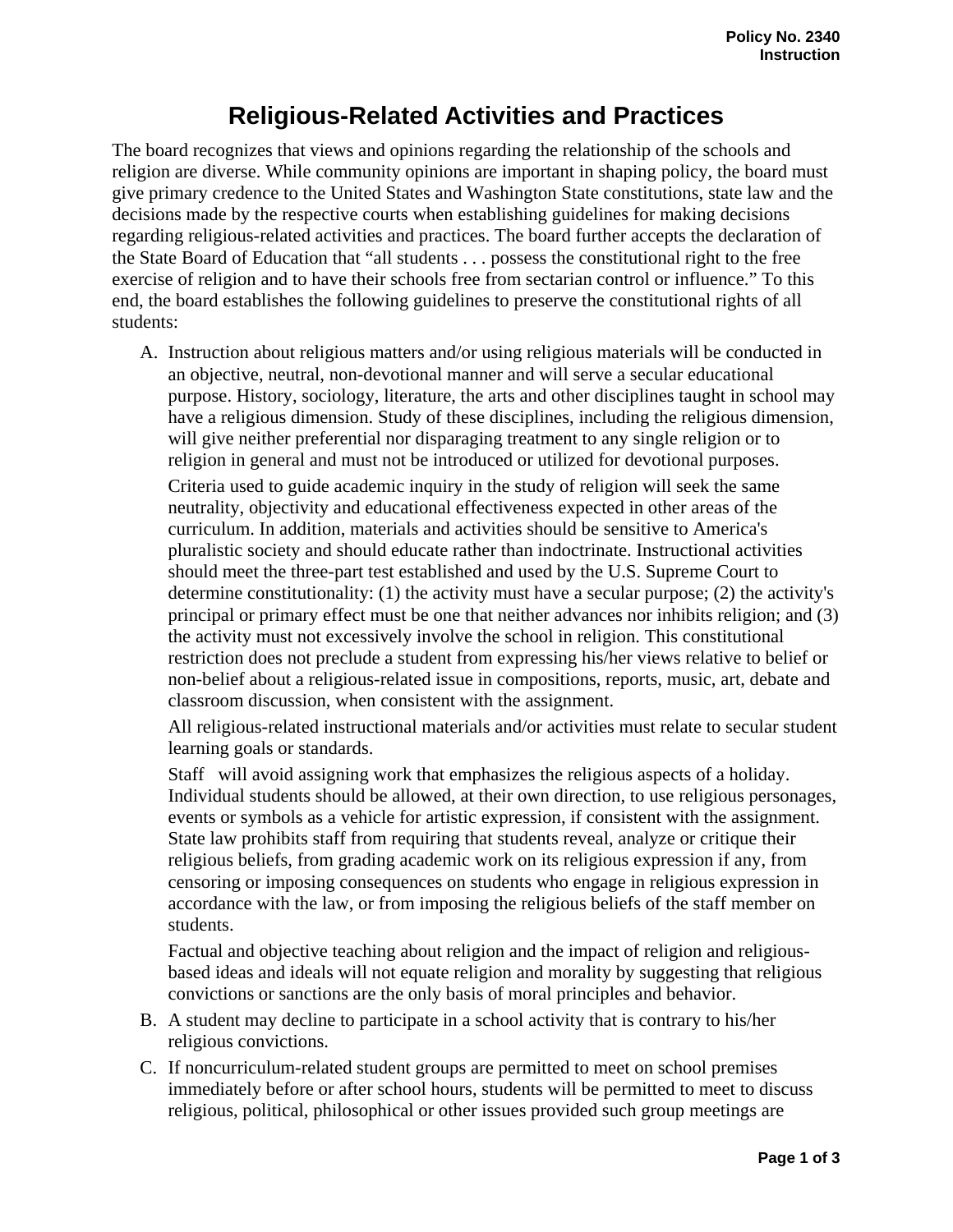student-initiated and student-managed in compliance with Board Policy 2153, Noncurriculum Related Student Groups.

- D. Religious groups may rent school facilities under the policy providing for facilities rental. Activities of such groups will be clearly separated from school sponsored activities so that the school district does not support or appear to support the establishment of religion.
- E. A student may distribute religious literature under the same conditions that other literature may be distributed on the campus provided that such distribution does not intrude on the operation of the school.
- F. Material and/or announcements promoting religion may not be distributed by nonstudents or on behalf of groups or individuals who are not students.
- G. Religious services, programs or assemblies will not be conducted in school facilities during school hours or in connection with any school sponsored or school related activity. Speakers and/or programs that convey a religious or devotional message are prohibited. This restriction does not preclude the presentation of choral or musical assemblies which may use religious music or literature as a part of the program or assembly.
- H. Musical, artistic and dramatic presentations which have a religious theme may be included in course work and programs on the basis of their particular artistic and educational value or traditional secular usage. They will be presented in a neutral, nondevotional manner, be related to the objective of the instructional program, and be accompanied by comparable artistic works of a nonreligious nature.

Since a variety of activities is included as part of a holiday theme, care must be exercised to focus on the historical and secular aspects of the holiday rather than its devotional meanings. Music programs will not use the religious aspect of a holiday as the underlying message or theme. Pageants, plays and other dramatic activities will not be used to convey religious messages. Religious symbols such as nativity scenes, if used, will be displayed in conjunction with a variety of secular holiday symbols so that the total presentation emphasizes the cultural rather than religious significance of the holiday.

- I. A student, upon the request of a parent, may be excused (as an excused absence) to participate in religious instruction for a portion of a school day provided the activity is not conducted on school property. (Credit will not be granted for such instruction.)
- J. Upon receipt of a parent(s) request, a student will be excused from attending school in observance of a religious holiday.
- K. Students may wear religious attire or symbols provided they are not materially and substantially disruptive to the educational process.
- L. As a matter of individual liberty, a student may of his/her own volition engage in private, non-disruptive prayer at any time not in conflict with learning activities. School staff will neither encourage, nor discourage a student from engaging in non-disruptive oral or silent prayer or any other form of devotional activity.
- M. Commencement exercises will be free from sectarian influence, including invocations and benedictions.
- N. There will be no school sponsorship of baccalaureate services. Interested parents and students may plan and organize baccalaureate exercises provided that the service is not promoted through the school and staff, and student participation is voluntary.

Students, parents and staff who are aggrieved by practices or activities conducted in the school or district may register their concern with the building principal or district superintendent.